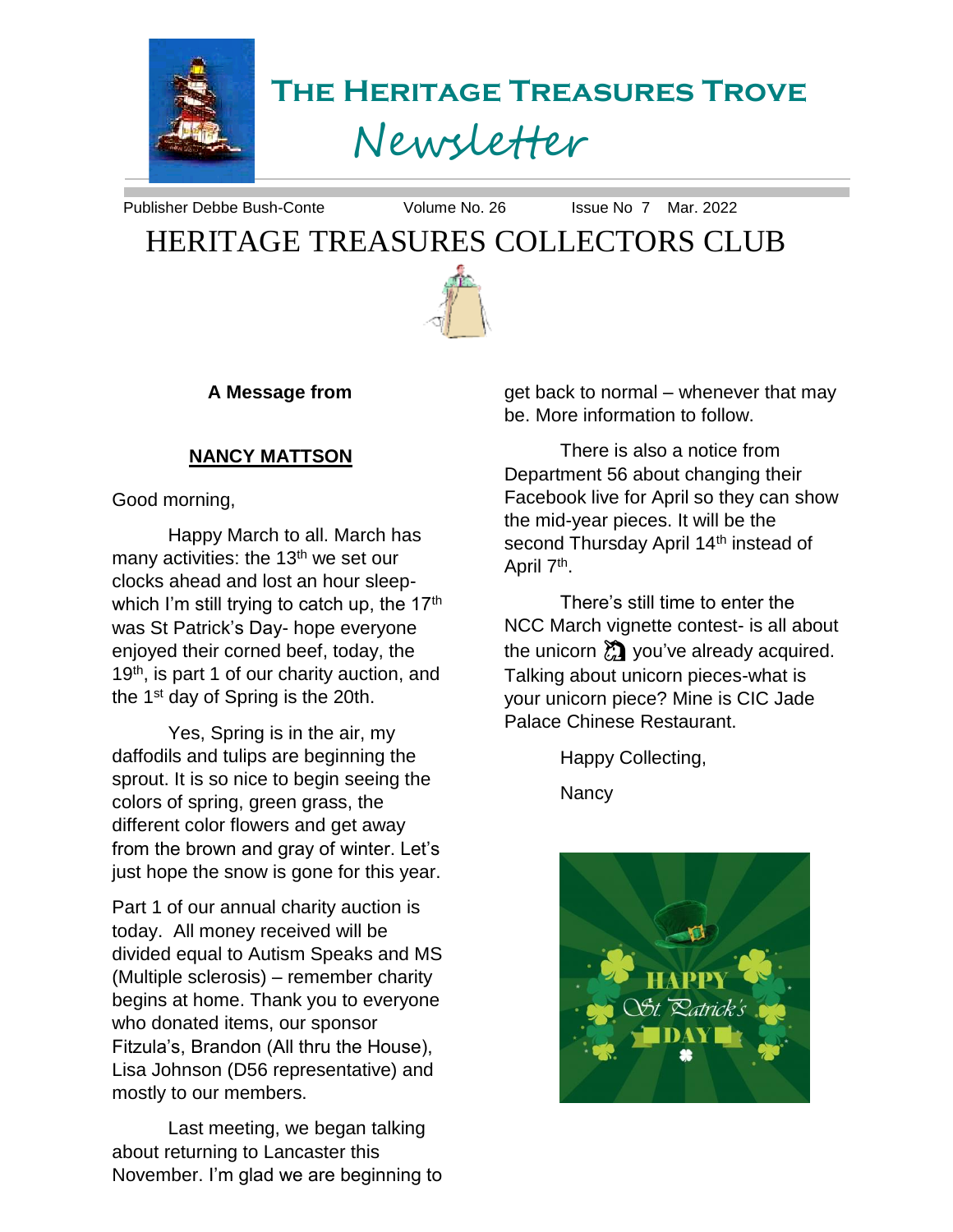## **AL RELLA**



Just a reminder that it was determined at the February meeting that we will all bring our own refreshments for the remainder of the club year (March, April, May meetings).

Please remember to support Fitzula's, our club sponsor.

Ha Happy Collecting,

AA Al

## **MESSAGE FROM THE CHARITY COMMITTEE:**

Hello Friends!

Spring has sprung! No more snow…I hope!

I want to thank Nancy for the fabulous display background she created it was a great idea! Who knew toilet paper could look so good!

I am happy to say that we will be holding our annual auction for Autism Speaks and the MS Foundation this month (March) and again in April. It has been awhile since we were able to support these two wonderful charities! Let's be as generous as we can with donations and purchases!

We will be holding a club officer election at the May meeting. Any nominations are due to Don or Frank by the April meeting.

More good news! We will be returning to Lancaster, Pennsylvania this November for our annual trip. I am so excited! There were several weekends to choose from with some different choices for shows. Thank you Peggy for all your hard work.

Today is Part 1 of our Annual Charity Auction. We would like to take this opportunity to recognize and thank the participants who make this event a success.

Thank you to Bill Fitzula and Fitzula's Gift Shop for the \$100 gift certificate. Thank you to Brandon Taylor and All Thru the House for the numerous Department 56 accessories. And thank you to Lisa Johnson at Department 56 for her very special donations. We would also like to acknowledge The Festival of Trees.

Lastly, we would like to thank our club members for their generosity each year that makes this event such a success.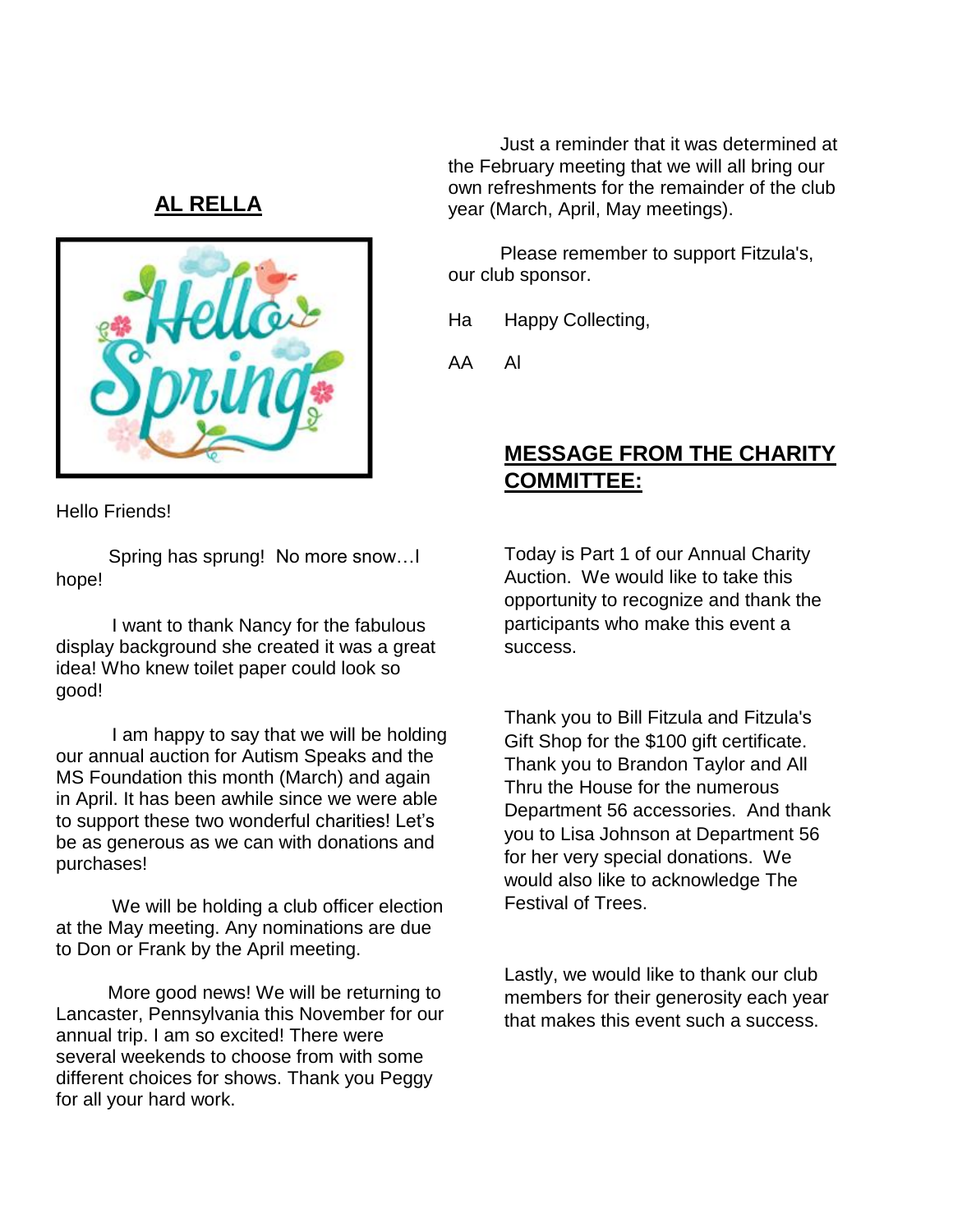



ATTENTION ALL COLLECTORS who join us for FACEBOOK LIVE. In April, we are moving our FACEBOOK LIVE from the first Thursday, April 7th to the 2nd Thursday, April 14th. Why, you ask? So we can share the mid-year introductions with all of you! Hiding behind the cloth in this picture is one of the new, soon to be introduced licensed pieces. Join us, Thursday, April 14th, 4:00 PM Central time to view this and other mid-year introductions.



#### NCC Vignette Contest

Build a display focusing on the "it" piece in your collection that was either elusive or just out of reach until one day the universe aligned and it came home with you!

As part of the story, let us know why this piece was your unicorn, and also what's your unicorn now! Please tag #NCCMarch2022Vignette in your post this helps everyone find the contest entries easily. As we had fun voting in Feb, the same premise will apply - the lucky  $\otimes$  winner will be the vignette with most likes/loves. Voters may like/love more than 1 display. In the event of a tie, Brandon Taylor, Melinda Seegers, and I will vote.

You will have until 11:59 pm on March 31 to submit a display, but lucky leprechaun  $\frac{80}{20}$  will not stick around past March. Poof! On April Fools, likes/loves will be tallied and a winner will be announced.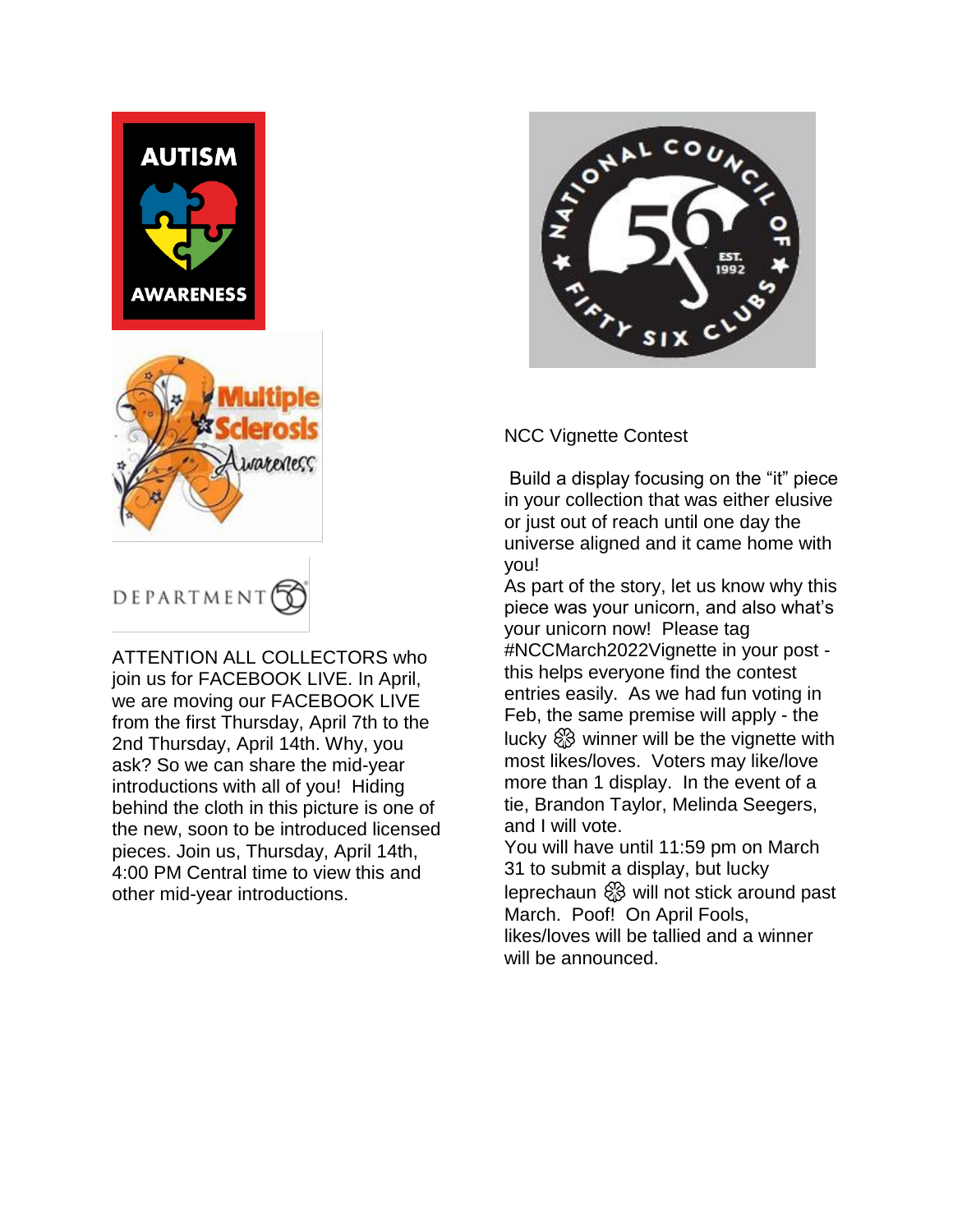

18 Peggy & Frank Densing 25 Steve LaMantia

# **CLUB OFFICERS**

#### Co-Presidents

Nancy Mattson 631-582-4193 Al Rella 516-249-9543

V.P. Chad Harmon 631-880-3582

**Treasurer** Steve Mattson 631-582-4193

**Secretary** Barbara Fischer 631-928-2145

Meeting Dates

Meetings are held the third Saturday of each month at the Lake Ronkonkoma Beach Pavilion from 10:00 A.M. to 12:00 P.M.

April 9. 2022 May 21, 2022

# **BIRTHDAYS AND ANNIVERSARIES**

March 5 Nancy & Steve Mattson 11 Nicholas McKevitt 15 Melissa Harmon

April 1 Maria McKevitt 3 Al Rella 4 Donna & Al Rella